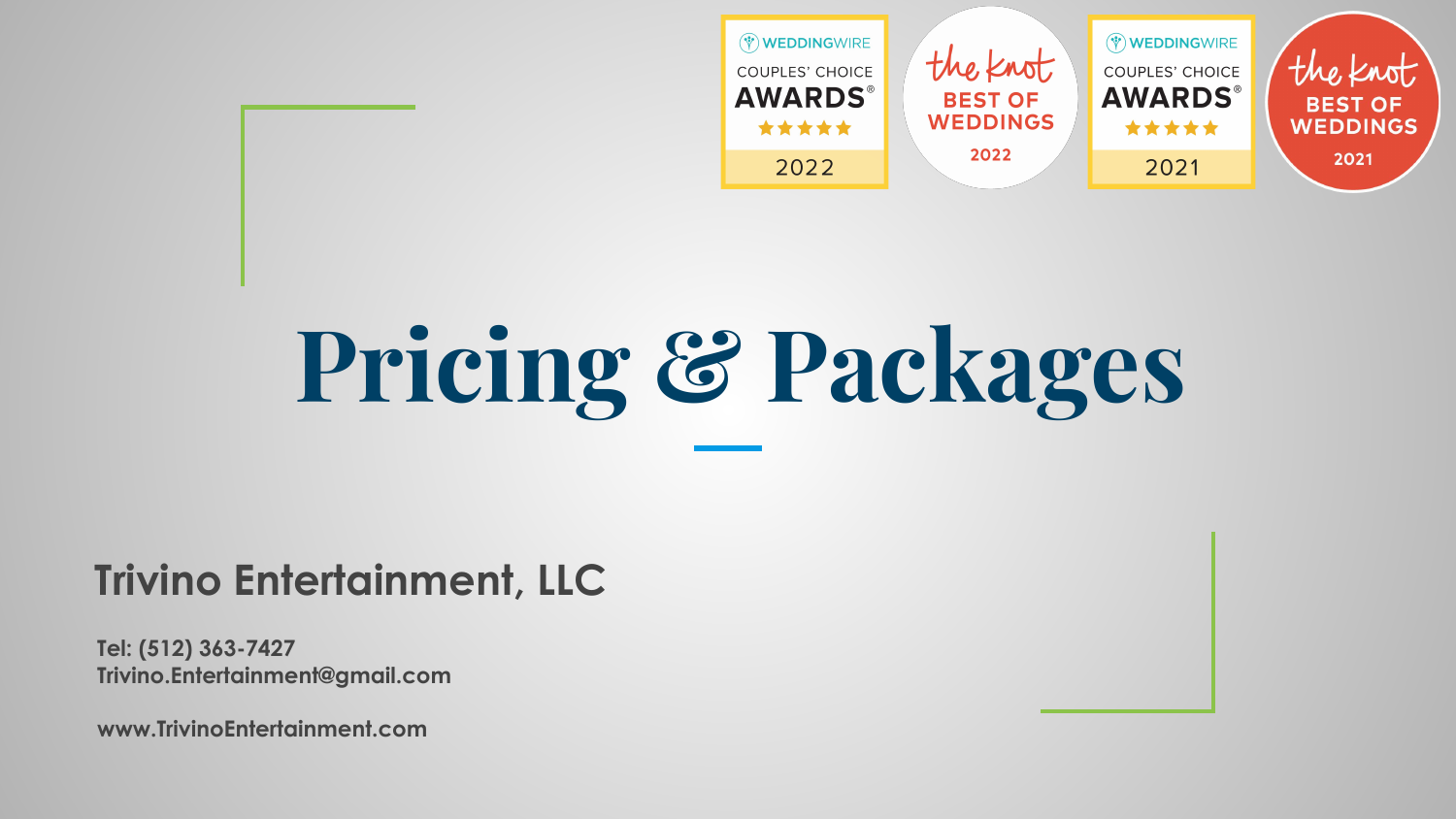**DJ Special** What's Included:<br> **Covers Cerema** 

### **\$ 1,095.00**

- 4 Hours Full Service DJ
- Covers Ceremony and/or Reception
- MC Services
- Gig Bar Dance Floor Lights
- 2 Wireless Microphones
- Unlimited Access to the DJ during the planning stages
- Music Timeline of Events
- Playlists and Do-Not Playlists
- Price Includes Set-up and Tear Down

- \$200.00 Each Additional Hour
- \$150.00 Multiple Set-Up
- \$75.00 Officiant's Lapel Microphone
- Custom song remixes starting at \$50.00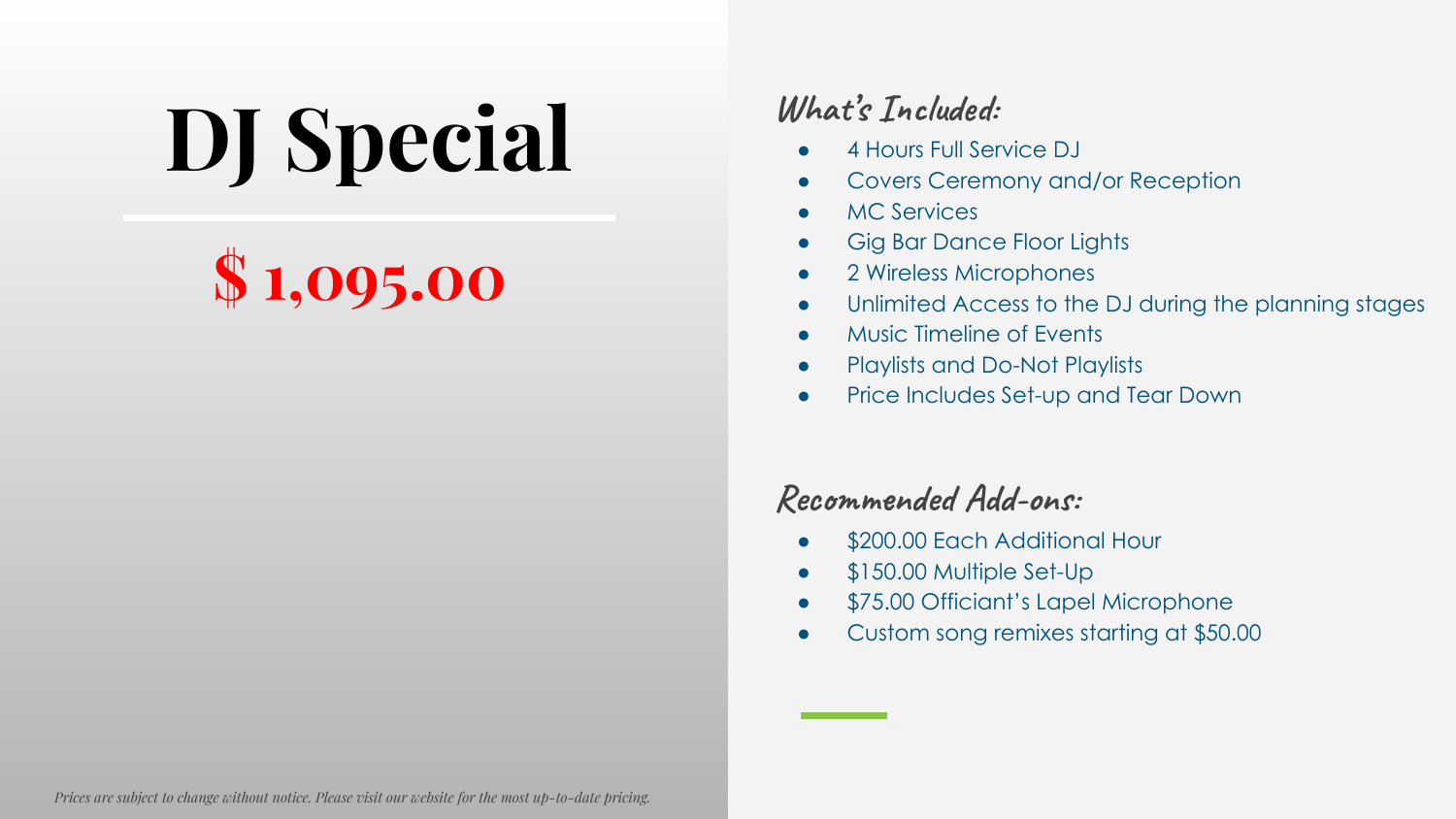### **GOLD** What's Included:

### **\$ 1,995.00**

*Regular Price: \$2,365.00 Savings: \$370.00*

- The DJ SPECIAL + **2 Additional Hours**
- 3 Hours of Photo Booth + **UNLIMITED** Prints
- 2 Rental Games: Classic Cornhole + Giant Jenga

- \$350.00 Professional LED Wireless Uplights (10)
- \$300.00 Custom Monogram
- \$300.00 Fog Machine "Dancing on the Cloud"
- \$300.00 Upgrade the Photo Booth to the 360 Booth
- \$350.00 Full Service Wedding Officiant
- \$175.00 Personalized Giant Jenga Keepsake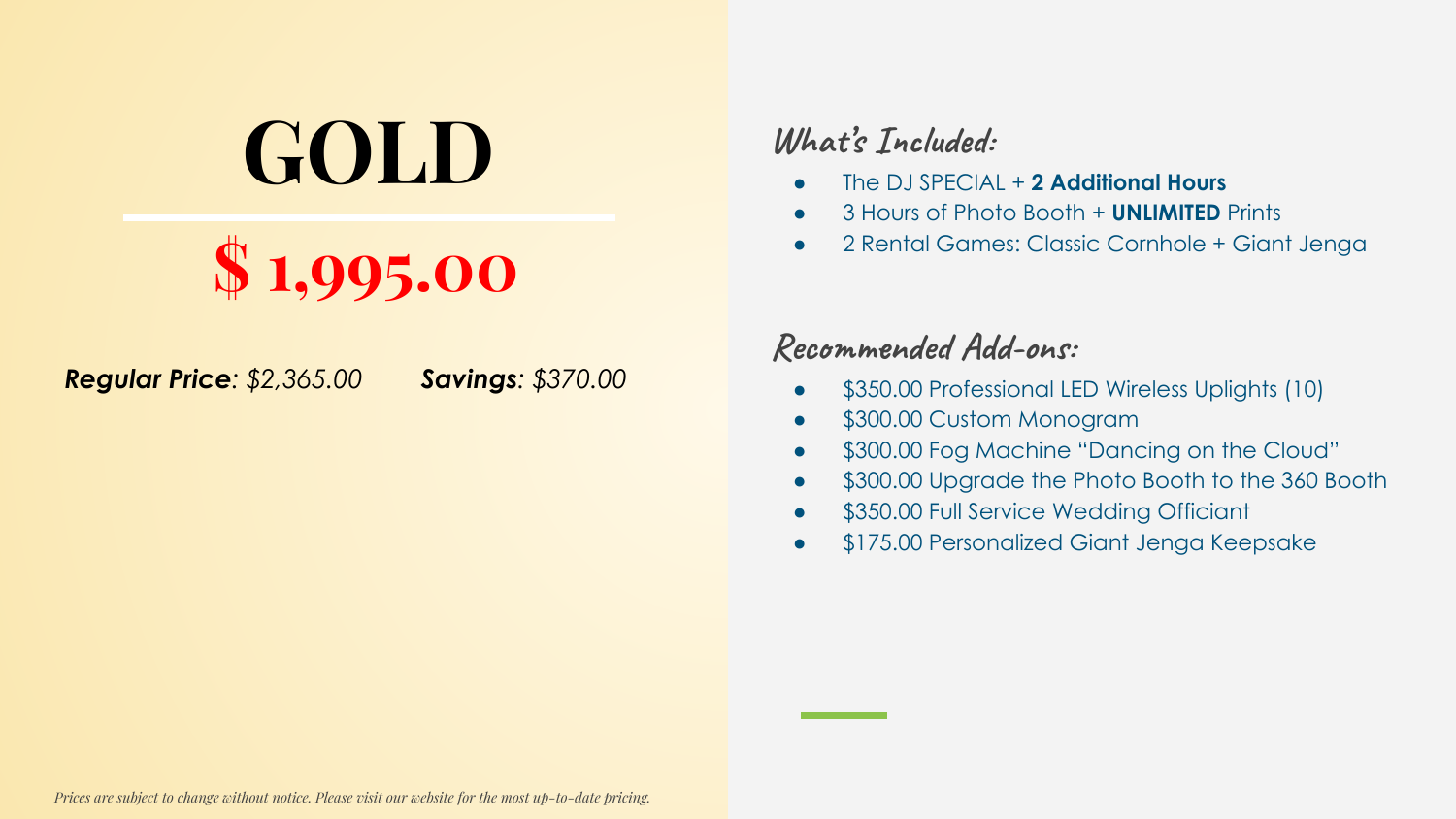**PLATINUM What's Included: \$ 3,200.00** *Regular Price: \$4,140.00 Savings: \$940.00* **Most Popular**

- The DJ Special + **2 Additional Hours**
- Everything in the **GOLD** Package
- Month-of Wedding Coordinator
	- Personalized Giant Jenga Keepsake

- \$325.00 **STANDARD** Bar Package
- \$350.00 Professional LED Wireless Uplights (10)
- \$300.00 Custom Monogram
- \$300.00 Fog Machine "Dancing on the Cloud"
- \$300.00 Upgrade the Photo Booth to the 360 Booth
- \$350.00 Full Service Wedding Officiant
- \$2,000.00 Wedding Photography Service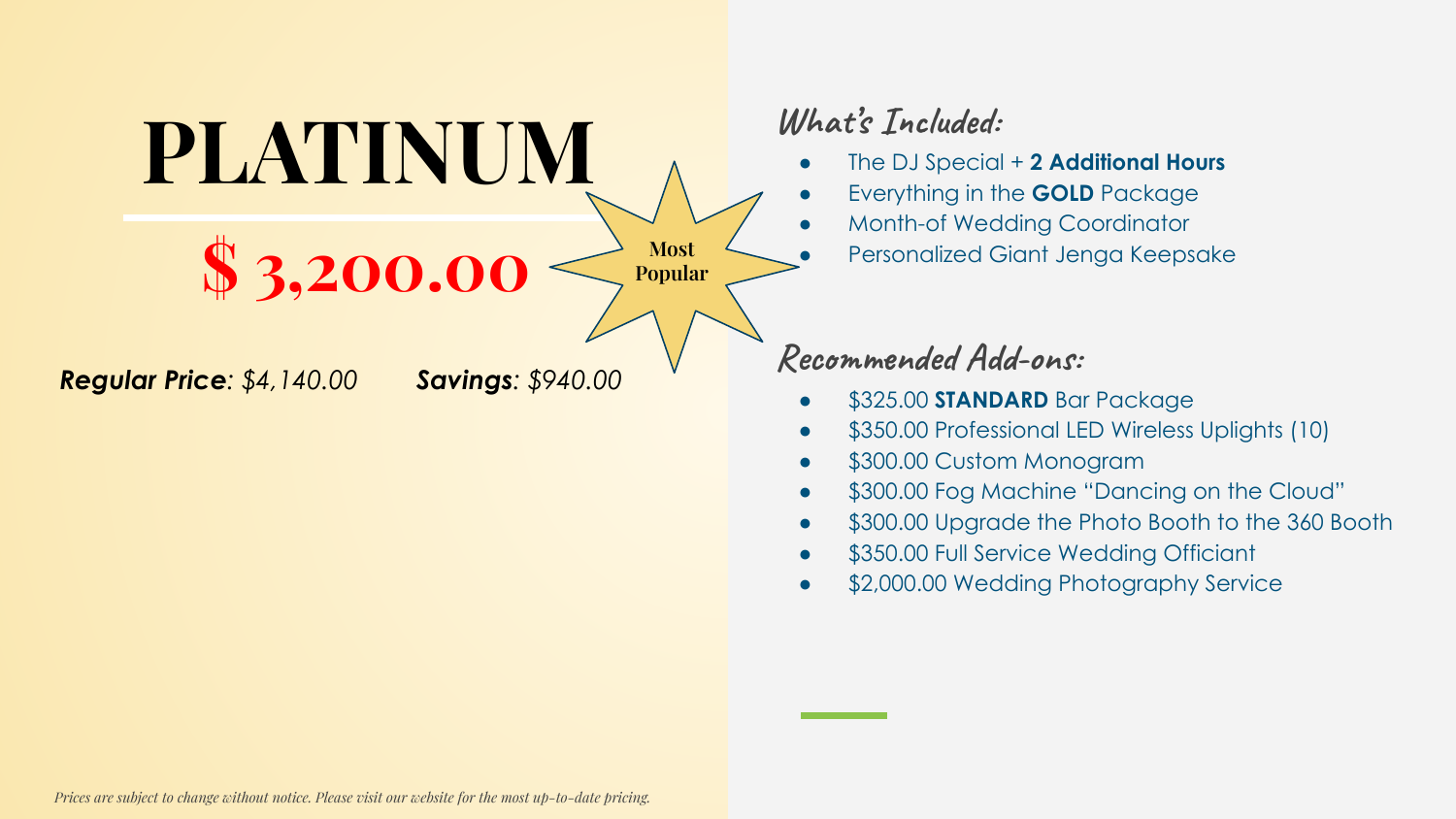## **DIAMOND** *What's Included:*<br> **Conspecial**<br> **Conspecial**<br> **Conspecial**<br> **Conspecial**<br> **Conspecial**



*Regular Price: \$6,075.00 Savings: \$1,675.00*

- The DJ Special + **3 Additional Hours**
- **Everything in the <b>PLATINUM** Package
	- + 1 Additional Hour of Photo Booth
	- + 1 Additional Rental Game: Colossal Connect Four
- Month-of Wedding Coordinator
- **PREMIUM** Bar Package
- Professional LED Wireless Uplights (10)
- Custom Monogram
- Fog Machine "Dancing on the Cloud"

- \$2,000.00 Wedding Photography Service
- \$300.00 Upgrade the Photo Booth to the 360 Booth
- \$350.00 Full Service Wedding Officiant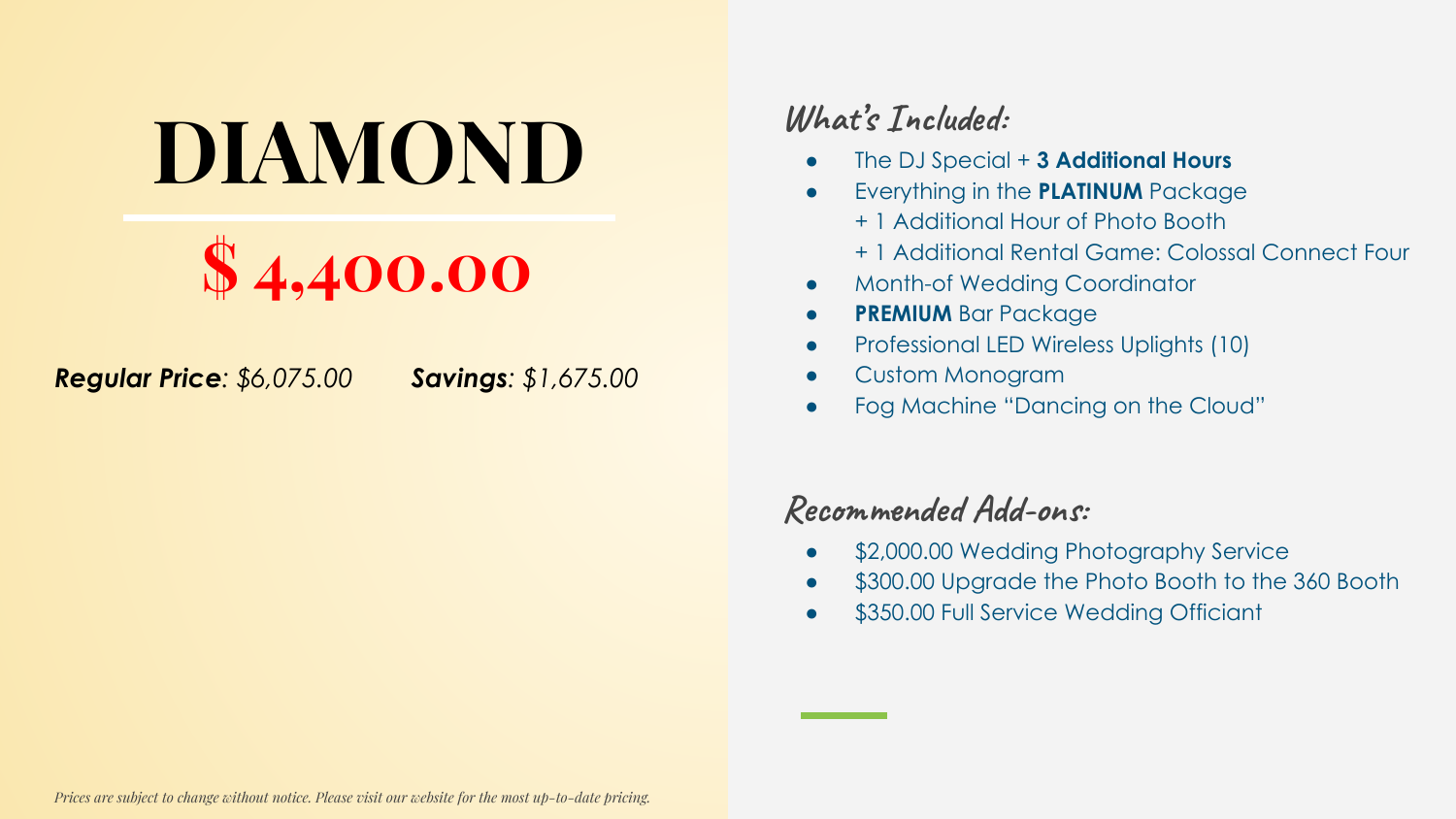# **Photography**

**\$ 2,000.00 Limited Time Offer**

### **What's Included:**

- 1 Photographer + 8 Hours of Coverage
- Online gallery of all images for easy downloading
- 24 Edited photos of your choice
- Sneak Peek within 3 Days
- Full Gallery (including chosen edits) within 3 weeks

### **Recommended Add-ons:**

- \$175.00 Each Additional Hour
- \$15.00 Each additional edited photo
- \$95.00/hour for a second photographer *(recommended for weddings with a guest count of 125+)*

#### ● **\$350.00 Engagement Photos**

- 1 Photographer + 1.5 Hours of Coverage
- 1-2 Locations
- 8 Edited Photos of your choice
- Sneak Peek within 2 days
- Full Gallery within 2 weeks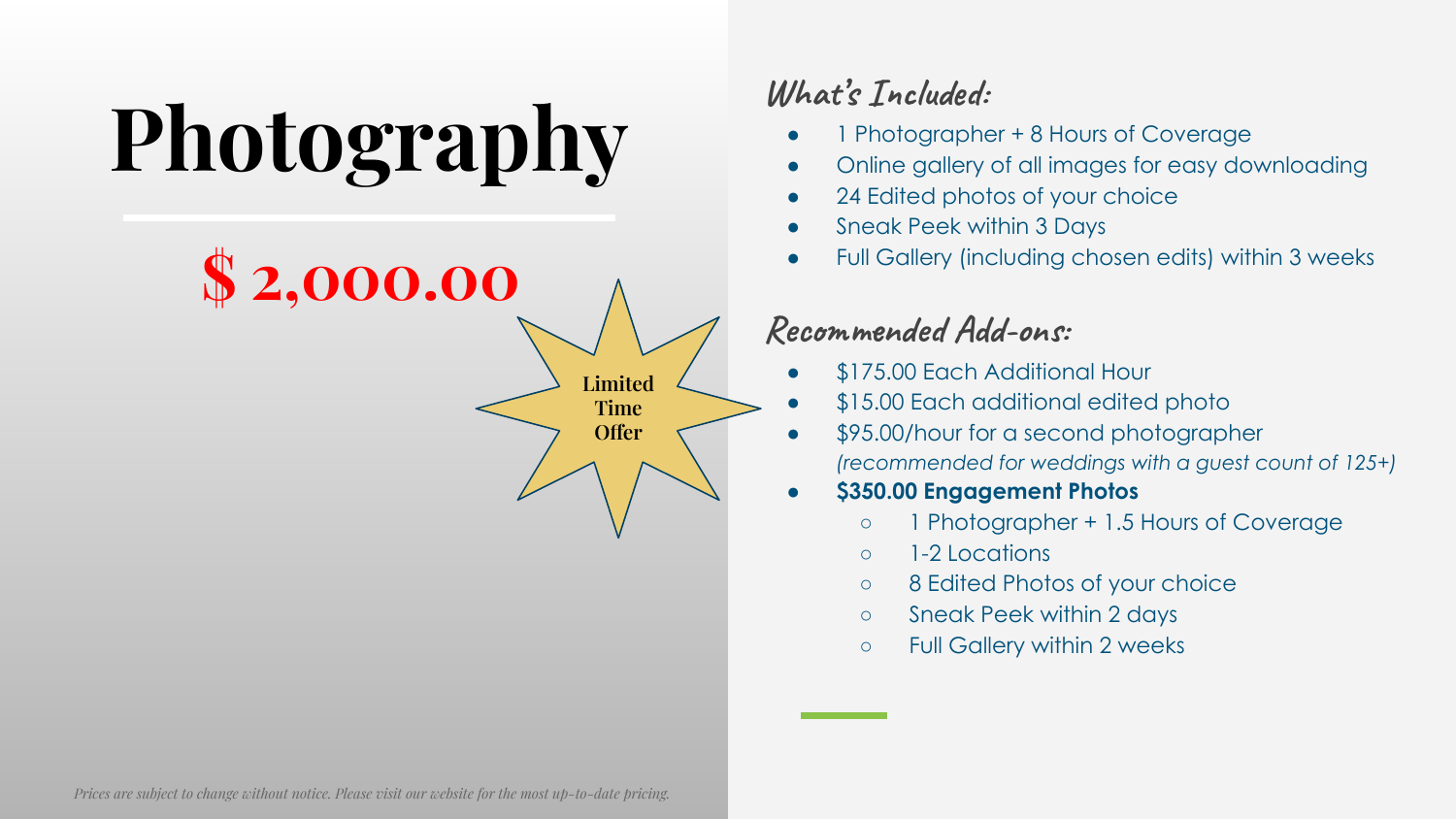## **A La Carte**

If none of our predesigned packages suit your needs perfectly, create your own custom package. Book 3 or more of our core services to receive a **10% discount**.

#### **Day-of & Month-of Wedding Coordinator:**

- \$950.00 Day-of Coordinator
- \$1,600.00 Month-of Coordinator
- Wedding Rehearsal: \$150 + Travel
- Site Visit + Venue Walk-through: \$75 + Travel

#### **TABC Bartending Services:**

- \$325.00 Standard Package
- \$575.00 Premium Package
- \$775.00 Top Shelf Package

#### **360 Video Booth:**

- \$625.00 [2-hour minimum]
- \$125.00 each additional hour
- \$100.00 Rockstar Accessories

#### **Classic Photo Booth:**

- \$495.00 [2-hour minimum] with Standard Backdrops
- \$125.00 each additional hour
- \$150.00 Glam Feature
- \$50.00 Basic Props
- \$100.00 Hat-rack + Accessories
- \$100.00 Faux Greenery Backdrop
- \$75.00 Photo Booth Album Signature Guest Book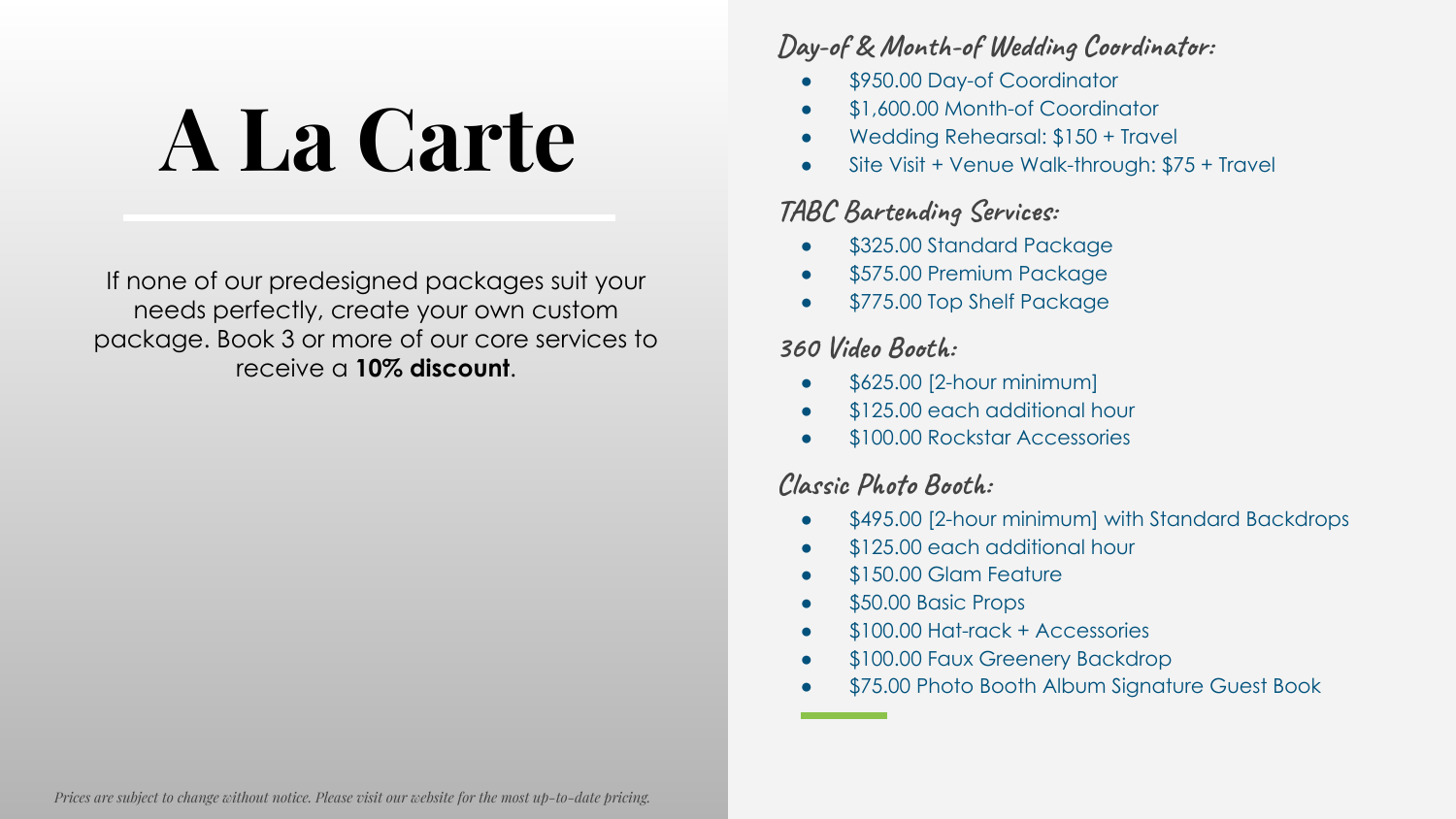## **A La Carte**

### **Continued**

**Professional LED Wireless Uplights:**

 $\bullet$  \$350.00 per event

#### **Custom Monogram:**

• \$300.00 per event

#### **Fog Machine - "Dancing on the Cloud":**

● \$300.00 Each

#### **Rental Games:**

- \$250.00 Per Event
- Classic Corn Hole, Giant Jenga, Colossal Connect Four
- Includes delivery, set-up and tear down

#### **Personalized Giant Jenga Keepsake:**

- \$175.00 up to 11 characters
- \$50.00 Double sided Branding

#### **Wedding Officiant:**

- \$350.00 Full Service
- Wedding Rehearsal: \$150 + Travel
- \$50.00 Spanish Bilingual

#### **Karaoke:**

\$75 per hour